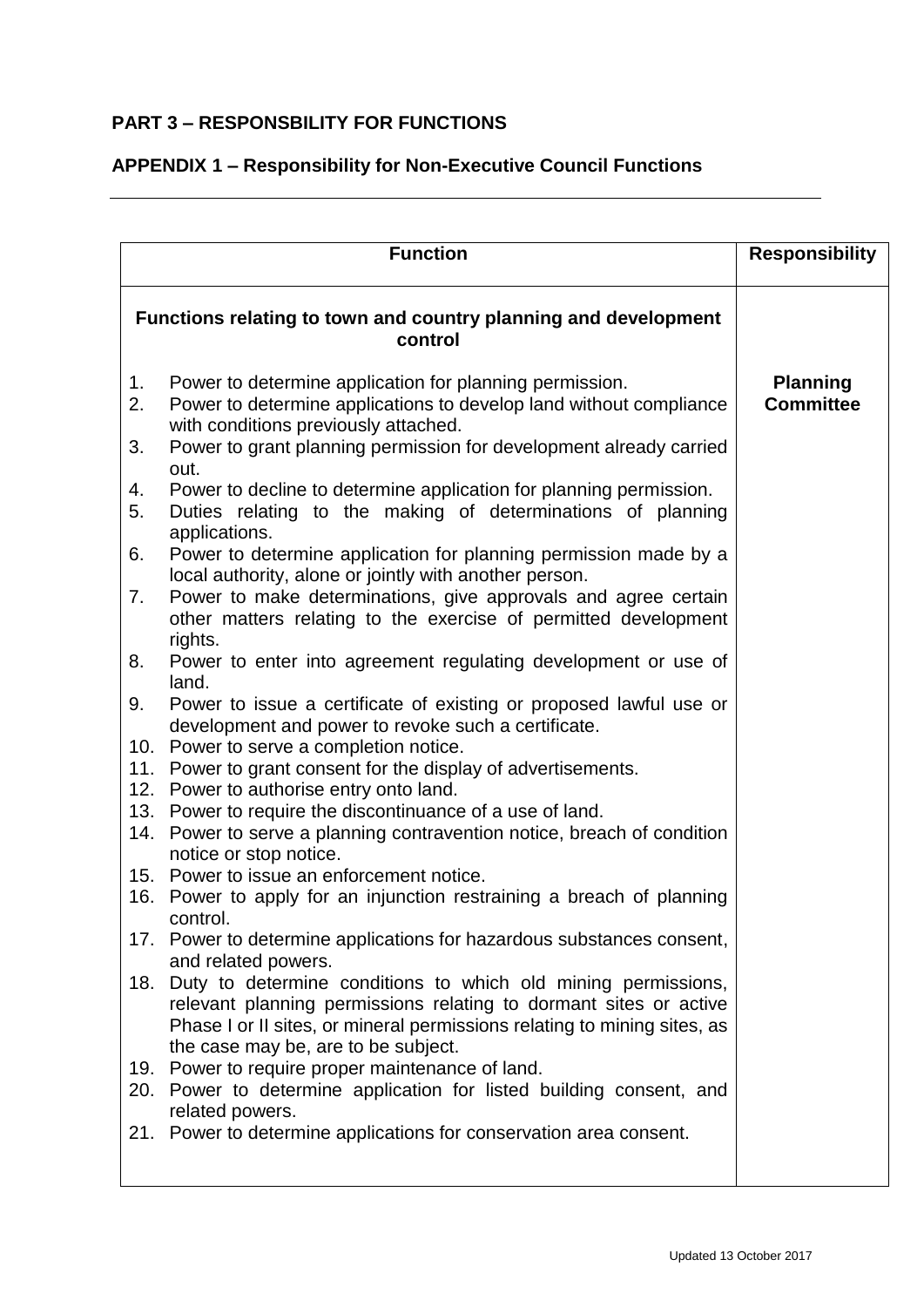| Power to serve a building preservation notice, and related powers.<br>23.<br>Power to issue enforcement notice in relation to demolition of<br>24.<br>unlisted building in conservation area.<br>Powers to acquire a listed building in need of repair and to serve a<br>25.<br>repairs notice.<br>Power to apply for an injunction in relation to a listed building.<br>26.<br>Power to execute urgent works.<br>27.<br>28. Power related to mineral working<br>Power related to footpaths and bridleways (in respect of section 257<br>29.<br>of the Town and Country Planning Act 1990).<br>Power as to certification of appropriate alternative development.<br>30.<br>Duties in relation to purchase notices<br>31.<br>32. Powers related to blight notices<br>33. Powers relating to the preservation of trees.<br>34. Powers relating to the protection of important hedgerows<br><b>Functions relating to Licensing and registration</b><br><b>Public</b><br><b>Protection</b><br>Committee /<br>Power to issue licences authorising the use of land as a caravan site<br>1.<br>("site licences").<br><b>Shared</b><br><b>Regulatory</b><br>2.<br>Power to license the use of moveable dwellings and camping sites.<br><b>Service Joint</b><br><b>Committee</b><br>Power to license hackney carriages and private hire vehicles.<br><b>Public</b><br>3.<br><b>Protection</b><br>Power to license drivers of hackney carriages and private hire<br>4.<br><b>Committee</b><br>vehicles.<br>Power to license operators of hackney carriages and private hire<br>5.<br>vehicles.<br>Licensing<br>Power to register pool promoters.<br>6.<br><b>Committee</b><br>Power to grant track betting licences.<br>7.<br>Power to license inter-track betting schemes.<br>8.<br>Power to grant permits in respect of premises with amusements<br>9.<br>machines.<br>10. Power to register societies wishing to promote lotteries.<br>Power to grant permits in respect of premises where amusements<br>11.<br>with prizes are provided.<br>12. Power to issue entertainments licences.<br>13. Power to license sex shops and sex cinemas.<br><b>Public</b><br>14. Power to license performances of hypnotism.<br><b>Protection</b> | 22. Duties relating to applications for listed building consent and<br>conservation area consent. |             |
|-------------------------------------------------------------------------------------------------------------------------------------------------------------------------------------------------------------------------------------------------------------------------------------------------------------------------------------------------------------------------------------------------------------------------------------------------------------------------------------------------------------------------------------------------------------------------------------------------------------------------------------------------------------------------------------------------------------------------------------------------------------------------------------------------------------------------------------------------------------------------------------------------------------------------------------------------------------------------------------------------------------------------------------------------------------------------------------------------------------------------------------------------------------------------------------------------------------------------------------------------------------------------------------------------------------------------------------------------------------------------------------------------------------------------------------------------------------------------------------------------------------------------------------------------------------------------------------------------------------------------------------------------------------------------------------------------------------------------------------------------------------------------------------------------------------------------------------------------------------------------------------------------------------------------------------------------------------------------------------------------------------------------------------------------------------------------------------------------------------------------------------------------------------------------------------------------------------------------------|---------------------------------------------------------------------------------------------------|-------------|
|                                                                                                                                                                                                                                                                                                                                                                                                                                                                                                                                                                                                                                                                                                                                                                                                                                                                                                                                                                                                                                                                                                                                                                                                                                                                                                                                                                                                                                                                                                                                                                                                                                                                                                                                                                                                                                                                                                                                                                                                                                                                                                                                                                                                                               |                                                                                                   |             |
|                                                                                                                                                                                                                                                                                                                                                                                                                                                                                                                                                                                                                                                                                                                                                                                                                                                                                                                                                                                                                                                                                                                                                                                                                                                                                                                                                                                                                                                                                                                                                                                                                                                                                                                                                                                                                                                                                                                                                                                                                                                                                                                                                                                                                               |                                                                                                   |             |
|                                                                                                                                                                                                                                                                                                                                                                                                                                                                                                                                                                                                                                                                                                                                                                                                                                                                                                                                                                                                                                                                                                                                                                                                                                                                                                                                                                                                                                                                                                                                                                                                                                                                                                                                                                                                                                                                                                                                                                                                                                                                                                                                                                                                                               |                                                                                                   |             |
|                                                                                                                                                                                                                                                                                                                                                                                                                                                                                                                                                                                                                                                                                                                                                                                                                                                                                                                                                                                                                                                                                                                                                                                                                                                                                                                                                                                                                                                                                                                                                                                                                                                                                                                                                                                                                                                                                                                                                                                                                                                                                                                                                                                                                               |                                                                                                   |             |
|                                                                                                                                                                                                                                                                                                                                                                                                                                                                                                                                                                                                                                                                                                                                                                                                                                                                                                                                                                                                                                                                                                                                                                                                                                                                                                                                                                                                                                                                                                                                                                                                                                                                                                                                                                                                                                                                                                                                                                                                                                                                                                                                                                                                                               |                                                                                                   |             |
|                                                                                                                                                                                                                                                                                                                                                                                                                                                                                                                                                                                                                                                                                                                                                                                                                                                                                                                                                                                                                                                                                                                                                                                                                                                                                                                                                                                                                                                                                                                                                                                                                                                                                                                                                                                                                                                                                                                                                                                                                                                                                                                                                                                                                               |                                                                                                   |             |
|                                                                                                                                                                                                                                                                                                                                                                                                                                                                                                                                                                                                                                                                                                                                                                                                                                                                                                                                                                                                                                                                                                                                                                                                                                                                                                                                                                                                                                                                                                                                                                                                                                                                                                                                                                                                                                                                                                                                                                                                                                                                                                                                                                                                                               |                                                                                                   |             |
|                                                                                                                                                                                                                                                                                                                                                                                                                                                                                                                                                                                                                                                                                                                                                                                                                                                                                                                                                                                                                                                                                                                                                                                                                                                                                                                                                                                                                                                                                                                                                                                                                                                                                                                                                                                                                                                                                                                                                                                                                                                                                                                                                                                                                               |                                                                                                   |             |
|                                                                                                                                                                                                                                                                                                                                                                                                                                                                                                                                                                                                                                                                                                                                                                                                                                                                                                                                                                                                                                                                                                                                                                                                                                                                                                                                                                                                                                                                                                                                                                                                                                                                                                                                                                                                                                                                                                                                                                                                                                                                                                                                                                                                                               |                                                                                                   |             |
|                                                                                                                                                                                                                                                                                                                                                                                                                                                                                                                                                                                                                                                                                                                                                                                                                                                                                                                                                                                                                                                                                                                                                                                                                                                                                                                                                                                                                                                                                                                                                                                                                                                                                                                                                                                                                                                                                                                                                                                                                                                                                                                                                                                                                               |                                                                                                   |             |
|                                                                                                                                                                                                                                                                                                                                                                                                                                                                                                                                                                                                                                                                                                                                                                                                                                                                                                                                                                                                                                                                                                                                                                                                                                                                                                                                                                                                                                                                                                                                                                                                                                                                                                                                                                                                                                                                                                                                                                                                                                                                                                                                                                                                                               |                                                                                                   |             |
|                                                                                                                                                                                                                                                                                                                                                                                                                                                                                                                                                                                                                                                                                                                                                                                                                                                                                                                                                                                                                                                                                                                                                                                                                                                                                                                                                                                                                                                                                                                                                                                                                                                                                                                                                                                                                                                                                                                                                                                                                                                                                                                                                                                                                               |                                                                                                   |             |
|                                                                                                                                                                                                                                                                                                                                                                                                                                                                                                                                                                                                                                                                                                                                                                                                                                                                                                                                                                                                                                                                                                                                                                                                                                                                                                                                                                                                                                                                                                                                                                                                                                                                                                                                                                                                                                                                                                                                                                                                                                                                                                                                                                                                                               |                                                                                                   |             |
|                                                                                                                                                                                                                                                                                                                                                                                                                                                                                                                                                                                                                                                                                                                                                                                                                                                                                                                                                                                                                                                                                                                                                                                                                                                                                                                                                                                                                                                                                                                                                                                                                                                                                                                                                                                                                                                                                                                                                                                                                                                                                                                                                                                                                               |                                                                                                   |             |
|                                                                                                                                                                                                                                                                                                                                                                                                                                                                                                                                                                                                                                                                                                                                                                                                                                                                                                                                                                                                                                                                                                                                                                                                                                                                                                                                                                                                                                                                                                                                                                                                                                                                                                                                                                                                                                                                                                                                                                                                                                                                                                                                                                                                                               |                                                                                                   |             |
|                                                                                                                                                                                                                                                                                                                                                                                                                                                                                                                                                                                                                                                                                                                                                                                                                                                                                                                                                                                                                                                                                                                                                                                                                                                                                                                                                                                                                                                                                                                                                                                                                                                                                                                                                                                                                                                                                                                                                                                                                                                                                                                                                                                                                               |                                                                                                   |             |
|                                                                                                                                                                                                                                                                                                                                                                                                                                                                                                                                                                                                                                                                                                                                                                                                                                                                                                                                                                                                                                                                                                                                                                                                                                                                                                                                                                                                                                                                                                                                                                                                                                                                                                                                                                                                                                                                                                                                                                                                                                                                                                                                                                                                                               |                                                                                                   |             |
|                                                                                                                                                                                                                                                                                                                                                                                                                                                                                                                                                                                                                                                                                                                                                                                                                                                                                                                                                                                                                                                                                                                                                                                                                                                                                                                                                                                                                                                                                                                                                                                                                                                                                                                                                                                                                                                                                                                                                                                                                                                                                                                                                                                                                               |                                                                                                   |             |
|                                                                                                                                                                                                                                                                                                                                                                                                                                                                                                                                                                                                                                                                                                                                                                                                                                                                                                                                                                                                                                                                                                                                                                                                                                                                                                                                                                                                                                                                                                                                                                                                                                                                                                                                                                                                                                                                                                                                                                                                                                                                                                                                                                                                                               |                                                                                                   |             |
|                                                                                                                                                                                                                                                                                                                                                                                                                                                                                                                                                                                                                                                                                                                                                                                                                                                                                                                                                                                                                                                                                                                                                                                                                                                                                                                                                                                                                                                                                                                                                                                                                                                                                                                                                                                                                                                                                                                                                                                                                                                                                                                                                                                                                               |                                                                                                   |             |
|                                                                                                                                                                                                                                                                                                                                                                                                                                                                                                                                                                                                                                                                                                                                                                                                                                                                                                                                                                                                                                                                                                                                                                                                                                                                                                                                                                                                                                                                                                                                                                                                                                                                                                                                                                                                                                                                                                                                                                                                                                                                                                                                                                                                                               |                                                                                                   |             |
|                                                                                                                                                                                                                                                                                                                                                                                                                                                                                                                                                                                                                                                                                                                                                                                                                                                                                                                                                                                                                                                                                                                                                                                                                                                                                                                                                                                                                                                                                                                                                                                                                                                                                                                                                                                                                                                                                                                                                                                                                                                                                                                                                                                                                               |                                                                                                   |             |
|                                                                                                                                                                                                                                                                                                                                                                                                                                                                                                                                                                                                                                                                                                                                                                                                                                                                                                                                                                                                                                                                                                                                                                                                                                                                                                                                                                                                                                                                                                                                                                                                                                                                                                                                                                                                                                                                                                                                                                                                                                                                                                                                                                                                                               |                                                                                                   |             |
|                                                                                                                                                                                                                                                                                                                                                                                                                                                                                                                                                                                                                                                                                                                                                                                                                                                                                                                                                                                                                                                                                                                                                                                                                                                                                                                                                                                                                                                                                                                                                                                                                                                                                                                                                                                                                                                                                                                                                                                                                                                                                                                                                                                                                               |                                                                                                   |             |
|                                                                                                                                                                                                                                                                                                                                                                                                                                                                                                                                                                                                                                                                                                                                                                                                                                                                                                                                                                                                                                                                                                                                                                                                                                                                                                                                                                                                                                                                                                                                                                                                                                                                                                                                                                                                                                                                                                                                                                                                                                                                                                                                                                                                                               |                                                                                                   |             |
|                                                                                                                                                                                                                                                                                                                                                                                                                                                                                                                                                                                                                                                                                                                                                                                                                                                                                                                                                                                                                                                                                                                                                                                                                                                                                                                                                                                                                                                                                                                                                                                                                                                                                                                                                                                                                                                                                                                                                                                                                                                                                                                                                                                                                               |                                                                                                   |             |
|                                                                                                                                                                                                                                                                                                                                                                                                                                                                                                                                                                                                                                                                                                                                                                                                                                                                                                                                                                                                                                                                                                                                                                                                                                                                                                                                                                                                                                                                                                                                                                                                                                                                                                                                                                                                                                                                                                                                                                                                                                                                                                                                                                                                                               |                                                                                                   |             |
|                                                                                                                                                                                                                                                                                                                                                                                                                                                                                                                                                                                                                                                                                                                                                                                                                                                                                                                                                                                                                                                                                                                                                                                                                                                                                                                                                                                                                                                                                                                                                                                                                                                                                                                                                                                                                                                                                                                                                                                                                                                                                                                                                                                                                               |                                                                                                   |             |
|                                                                                                                                                                                                                                                                                                                                                                                                                                                                                                                                                                                                                                                                                                                                                                                                                                                                                                                                                                                                                                                                                                                                                                                                                                                                                                                                                                                                                                                                                                                                                                                                                                                                                                                                                                                                                                                                                                                                                                                                                                                                                                                                                                                                                               |                                                                                                   |             |
|                                                                                                                                                                                                                                                                                                                                                                                                                                                                                                                                                                                                                                                                                                                                                                                                                                                                                                                                                                                                                                                                                                                                                                                                                                                                                                                                                                                                                                                                                                                                                                                                                                                                                                                                                                                                                                                                                                                                                                                                                                                                                                                                                                                                                               |                                                                                                   |             |
|                                                                                                                                                                                                                                                                                                                                                                                                                                                                                                                                                                                                                                                                                                                                                                                                                                                                                                                                                                                                                                                                                                                                                                                                                                                                                                                                                                                                                                                                                                                                                                                                                                                                                                                                                                                                                                                                                                                                                                                                                                                                                                                                                                                                                               |                                                                                                   |             |
|                                                                                                                                                                                                                                                                                                                                                                                                                                                                                                                                                                                                                                                                                                                                                                                                                                                                                                                                                                                                                                                                                                                                                                                                                                                                                                                                                                                                                                                                                                                                                                                                                                                                                                                                                                                                                                                                                                                                                                                                                                                                                                                                                                                                                               |                                                                                                   |             |
|                                                                                                                                                                                                                                                                                                                                                                                                                                                                                                                                                                                                                                                                                                                                                                                                                                                                                                                                                                                                                                                                                                                                                                                                                                                                                                                                                                                                                                                                                                                                                                                                                                                                                                                                                                                                                                                                                                                                                                                                                                                                                                                                                                                                                               |                                                                                                   |             |
|                                                                                                                                                                                                                                                                                                                                                                                                                                                                                                                                                                                                                                                                                                                                                                                                                                                                                                                                                                                                                                                                                                                                                                                                                                                                                                                                                                                                                                                                                                                                                                                                                                                                                                                                                                                                                                                                                                                                                                                                                                                                                                                                                                                                                               |                                                                                                   |             |
|                                                                                                                                                                                                                                                                                                                                                                                                                                                                                                                                                                                                                                                                                                                                                                                                                                                                                                                                                                                                                                                                                                                                                                                                                                                                                                                                                                                                                                                                                                                                                                                                                                                                                                                                                                                                                                                                                                                                                                                                                                                                                                                                                                                                                               |                                                                                                   |             |
|                                                                                                                                                                                                                                                                                                                                                                                                                                                                                                                                                                                                                                                                                                                                                                                                                                                                                                                                                                                                                                                                                                                                                                                                                                                                                                                                                                                                                                                                                                                                                                                                                                                                                                                                                                                                                                                                                                                                                                                                                                                                                                                                                                                                                               |                                                                                                   |             |
|                                                                                                                                                                                                                                                                                                                                                                                                                                                                                                                                                                                                                                                                                                                                                                                                                                                                                                                                                                                                                                                                                                                                                                                                                                                                                                                                                                                                                                                                                                                                                                                                                                                                                                                                                                                                                                                                                                                                                                                                                                                                                                                                                                                                                               |                                                                                                   |             |
|                                                                                                                                                                                                                                                                                                                                                                                                                                                                                                                                                                                                                                                                                                                                                                                                                                                                                                                                                                                                                                                                                                                                                                                                                                                                                                                                                                                                                                                                                                                                                                                                                                                                                                                                                                                                                                                                                                                                                                                                                                                                                                                                                                                                                               |                                                                                                   |             |
|                                                                                                                                                                                                                                                                                                                                                                                                                                                                                                                                                                                                                                                                                                                                                                                                                                                                                                                                                                                                                                                                                                                                                                                                                                                                                                                                                                                                                                                                                                                                                                                                                                                                                                                                                                                                                                                                                                                                                                                                                                                                                                                                                                                                                               |                                                                                                   |             |
|                                                                                                                                                                                                                                                                                                                                                                                                                                                                                                                                                                                                                                                                                                                                                                                                                                                                                                                                                                                                                                                                                                                                                                                                                                                                                                                                                                                                                                                                                                                                                                                                                                                                                                                                                                                                                                                                                                                                                                                                                                                                                                                                                                                                                               |                                                                                                   |             |
|                                                                                                                                                                                                                                                                                                                                                                                                                                                                                                                                                                                                                                                                                                                                                                                                                                                                                                                                                                                                                                                                                                                                                                                                                                                                                                                                                                                                                                                                                                                                                                                                                                                                                                                                                                                                                                                                                                                                                                                                                                                                                                                                                                                                                               |                                                                                                   |             |
|                                                                                                                                                                                                                                                                                                                                                                                                                                                                                                                                                                                                                                                                                                                                                                                                                                                                                                                                                                                                                                                                                                                                                                                                                                                                                                                                                                                                                                                                                                                                                                                                                                                                                                                                                                                                                                                                                                                                                                                                                                                                                                                                                                                                                               |                                                                                                   |             |
|                                                                                                                                                                                                                                                                                                                                                                                                                                                                                                                                                                                                                                                                                                                                                                                                                                                                                                                                                                                                                                                                                                                                                                                                                                                                                                                                                                                                                                                                                                                                                                                                                                                                                                                                                                                                                                                                                                                                                                                                                                                                                                                                                                                                                               |                                                                                                   |             |
|                                                                                                                                                                                                                                                                                                                                                                                                                                                                                                                                                                                                                                                                                                                                                                                                                                                                                                                                                                                                                                                                                                                                                                                                                                                                                                                                                                                                                                                                                                                                                                                                                                                                                                                                                                                                                                                                                                                                                                                                                                                                                                                                                                                                                               |                                                                                                   | Committee / |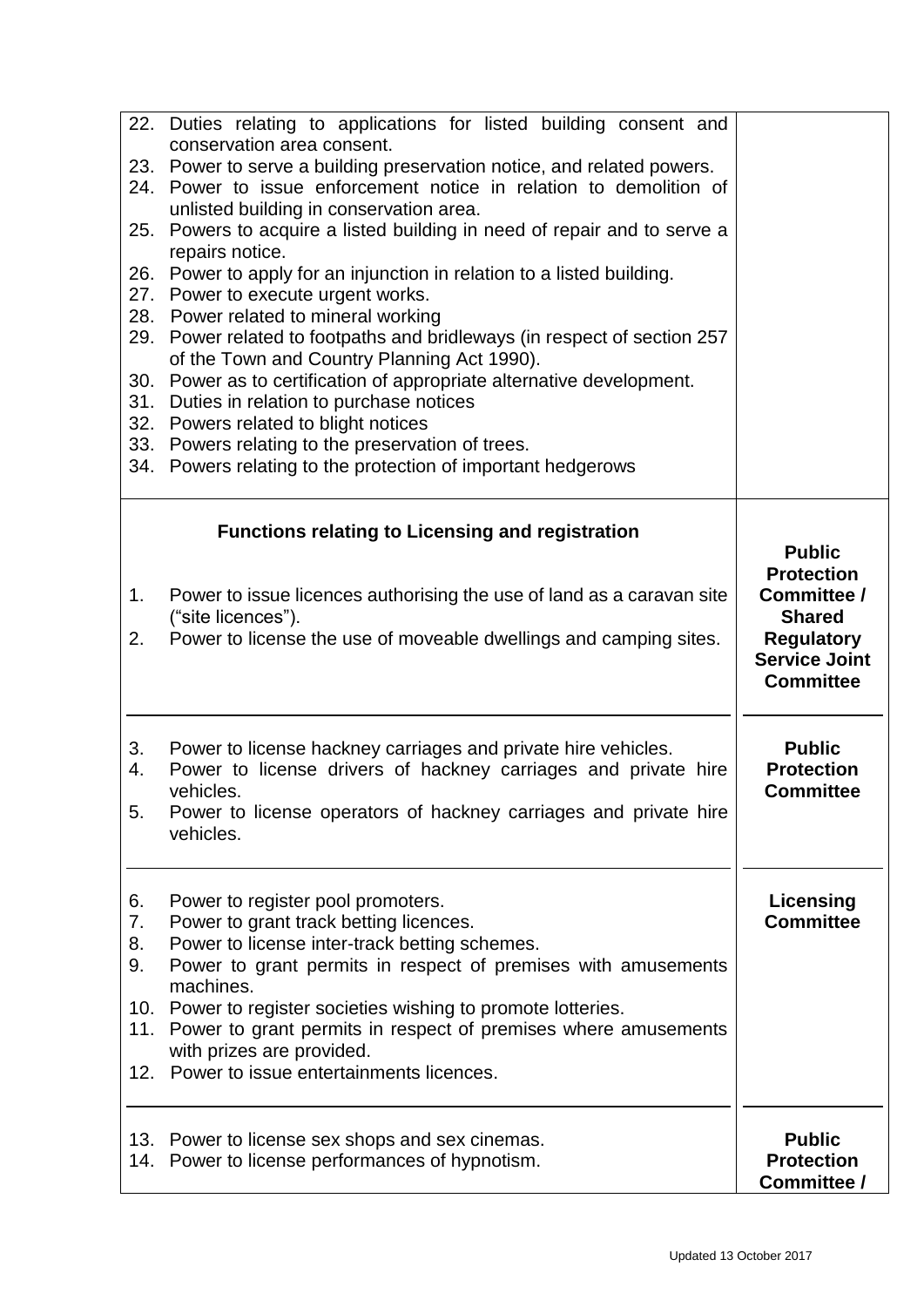| 18.                             | 15. Power to license premises for acupuncture, tattooing ear piercing<br>and electrolysis.<br>16. Power to license pleasure boats and pleasure vessels.<br>17. Power to license market and street trading.<br>Duty to keep list of persons entitled to sell non-medicinal poisons.<br>19. Power to license dealers in game and the killing and selling of game.<br>20. Power of register and license premises for the preparation of food.<br>21. Power to issue, amend or replace safety certificates (whether<br>general or special) for sports grounds.<br>22. Power to issue, cancel, amend or replace safety certificates for<br>regulated stands at sports grounds.<br>23. Duty to promote fire safety.<br>24. Power to license premises for the breeding of dogs.<br>25. Power to license pet shops and other establishments where animals<br>are bred or kept for the purposes of carrying on a business.<br>26. Power to register animal trainers and exhibitors.<br>27. Power to license zoos.<br>28. Power to license dangerous wild animals.<br>29. Power to enforce regulations in relation to animal by-products. | <b>Shared</b><br><b>Regulatory</b><br><b>Service Joint</b><br><b>Committee</b>                                                |
|---------------------------------|---------------------------------------------------------------------------------------------------------------------------------------------------------------------------------------------------------------------------------------------------------------------------------------------------------------------------------------------------------------------------------------------------------------------------------------------------------------------------------------------------------------------------------------------------------------------------------------------------------------------------------------------------------------------------------------------------------------------------------------------------------------------------------------------------------------------------------------------------------------------------------------------------------------------------------------------------------------------------------------------------------------------------------------------------------------------------------------------------------------------------------|-------------------------------------------------------------------------------------------------------------------------------|
|                                 | 30. Power to license the employment of children.                                                                                                                                                                                                                                                                                                                                                                                                                                                                                                                                                                                                                                                                                                                                                                                                                                                                                                                                                                                                                                                                                | <b>Public</b><br><b>Protection</b><br><b>Committee</b>                                                                        |
| 35.<br>36.<br>37.<br>38.<br>39. | 31. Power to approve premises for the solemnisation of marriages and<br>the registration of civil partnerships.<br>32. Power to issue a permit to conduct charitable collections.<br>33. Power to grant consent for the operation of a loudspeaker.<br>34. Power to grant a street works licence.<br>Duty to register the movement of pigs.<br>Power to enforce regulations in relation to the movement of pigs.<br>Power to issue a licence to move cattle from a market.<br>Power to sanction use of parts of buildings for storage of celluloid.<br>Duty to enforce and execute Regulations (EC) No 852/2004 and<br>853/2004 in relation to food business operators as further specified<br>in regulation 5 of the Food (Hygiene) (Wales) Regulations 2006.                                                                                                                                                                                                                                                                                                                                                                  | <b>Public</b><br><b>Protection</b><br>Committee /<br><b>Shared</b><br><b>Regulatory</b><br><b>Service</b><br><b>Committee</b> |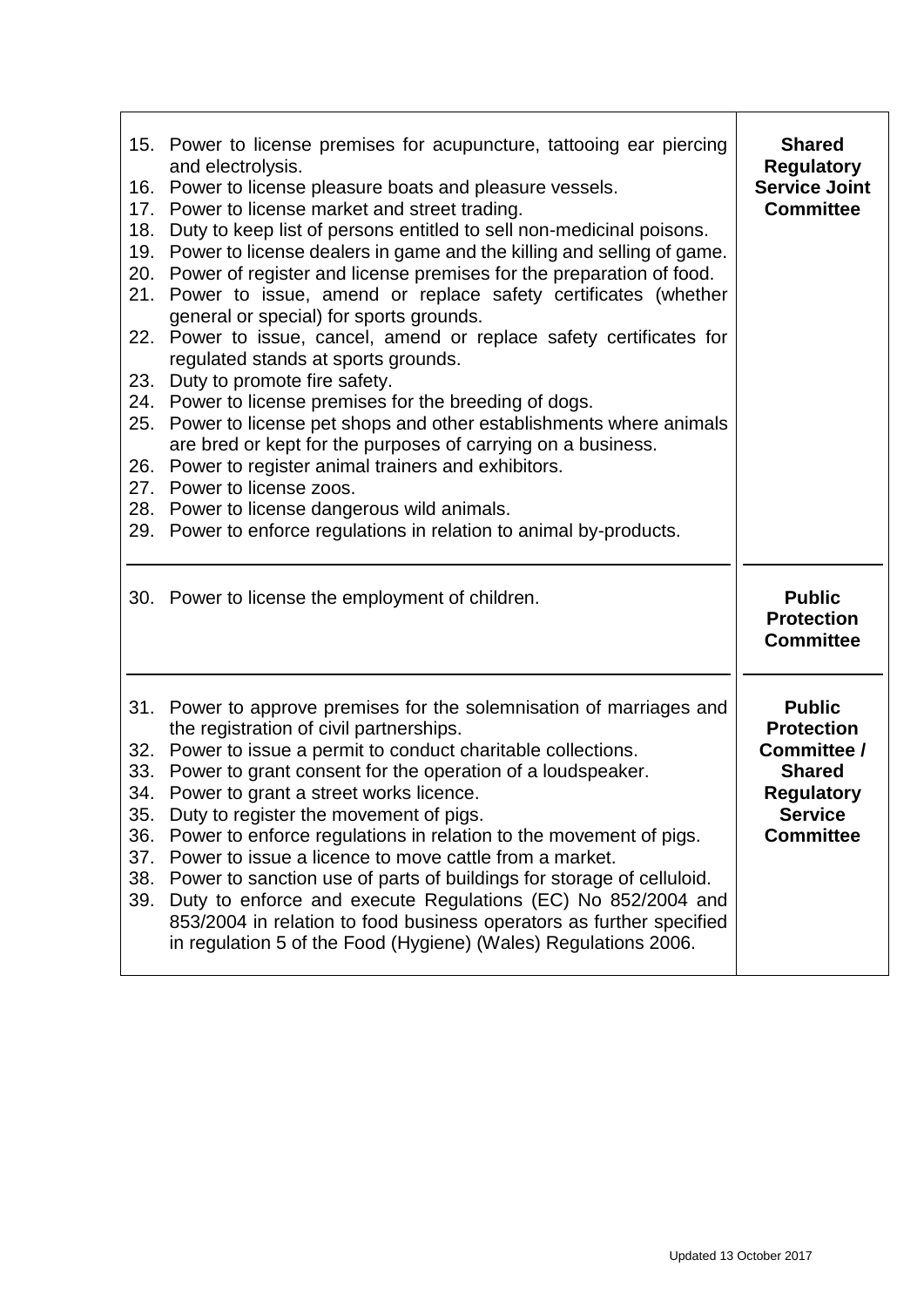| 41. | 40. [Deleted]<br>[Deleted]                                                                                                                                                                                                                                                                                                                                                                                        | <b>Public</b><br><b>Protection</b><br><b>Committee</b>                                                                              |
|-----|-------------------------------------------------------------------------------------------------------------------------------------------------------------------------------------------------------------------------------------------------------------------------------------------------------------------------------------------------------------------------------------------------------------------|-------------------------------------------------------------------------------------------------------------------------------------|
| 42. | Power to register common land or town or village greens, except<br>where the power is exercisable solely for the purpose of giving effect<br>to:<br>An exchange of lands effected by an order under Section 19(3)<br>(a)<br>of, or paragraph 6 (4) of Schedule 3 to, the Acquisition of Land<br>Act 1981 (c.67) or<br>An order under Section 147 of the Enclosure Act 1845 (c.8 & 9<br>(b)<br>Vict.c.118).        |                                                                                                                                     |
|     | 43. Power to register variation of rights to common.                                                                                                                                                                                                                                                                                                                                                              |                                                                                                                                     |
|     | Functions in respect of establishing a Licensing Committee (pursuant to<br>section 6 of the Licensing Act 2003)                                                                                                                                                                                                                                                                                                   | Council                                                                                                                             |
|     | <b>Functions relating to Health and Safety at Work</b><br>Functions under any of the "relevant statutory provisions" within the<br>meaning of Part I (health, safety and welfare in connection with work, and<br>control of dangerous substances) of Health and Safety at Work etc. Act<br>1974), to the extent that those functions are discharged otherwise than in<br>the authority's capacity as an employer. | <b>Public</b><br><b>Protection</b><br>Committee /<br><b>Shared</b><br><b>Regulatory</b><br><b>Service Joint</b><br><b>Committee</b> |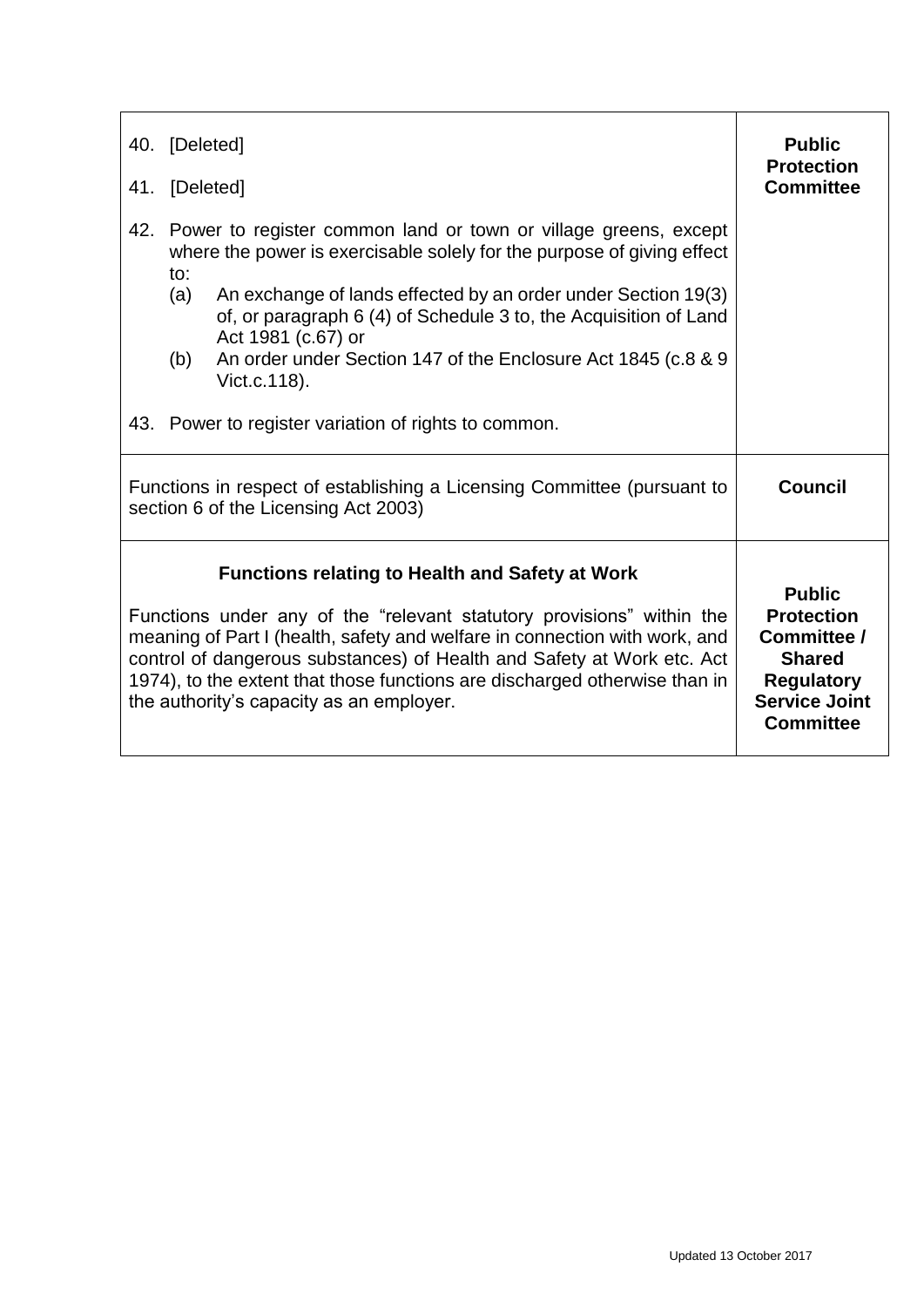|                      | <b>Functions relating to Elections</b>                                                                                                                                                                                                                                                                                       |                |
|----------------------|------------------------------------------------------------------------------------------------------------------------------------------------------------------------------------------------------------------------------------------------------------------------------------------------------------------------------|----------------|
| 1.<br>2.             | Duty to appoint an electoral registration officer.<br>Power to assign officers in relation to requisitions of the registration<br>officer.                                                                                                                                                                                   | <b>Council</b> |
| 3.<br>4.<br>5.       | Power to dissolve community councils.<br>Power to make orders for grouping communities.<br>Power to make orders for dissolving groups and separating<br>community councils from groups.                                                                                                                                      |                |
| 6.<br>7.<br>8.<br>9. | Duty to appoint returning officer for local government elections.<br>Duty to provide assistance at European Parliamentary elections.<br>Duty to divide constituency into polling districts.<br>Power to divide electoral divisions into polling districts at local                                                           |                |
|                      | government elections.<br>10. Powers in respect of holding of elections.<br>11. Power to pay expenses properly incurred by electoral registration<br>officers.                                                                                                                                                                |                |
| 13.<br>14.           | 12. Power to fill vacancies in the event of insufficient nominations.<br>Duty to declare vacancy in office in certain cases.<br>Duty to give public notice of a casual vacancy.<br>15. Power to make temporary appointments to community councils.<br>16. Power to determine fees and conditions for supply of copies of, or |                |
|                      | extracts from, elections documents.<br>17. Power to submit proposals to the Secretary of State for an order<br>under section 10 (pilot schemes for local elections in England and<br>Wales) of the Representation of the People Act 2000.                                                                                    |                |
|                      | <b>Functions relating to Name and Status of Areas and Individuals</b>                                                                                                                                                                                                                                                        | <b>Council</b> |
|                      | Note: The following Council functions are not delegated to any<br>committee and will be discharged by the Council itself:-                                                                                                                                                                                                   |                |
|                      | Power to change the name of a county or county borough.<br>1.<br>2.<br>Power to change the name of a community<br>3.<br>Power to confer title of honorary alderman or to admit to be<br>an honorary freeman                                                                                                                  |                |
|                      | Power to petition for a charter to confer county borough<br>4.<br>status.                                                                                                                                                                                                                                                    |                |
|                      | Power to make, amend, revoke or re-enact byelaws.                                                                                                                                                                                                                                                                            |                |
|                      | Power to promote or oppose local or personal Bills.                                                                                                                                                                                                                                                                          |                |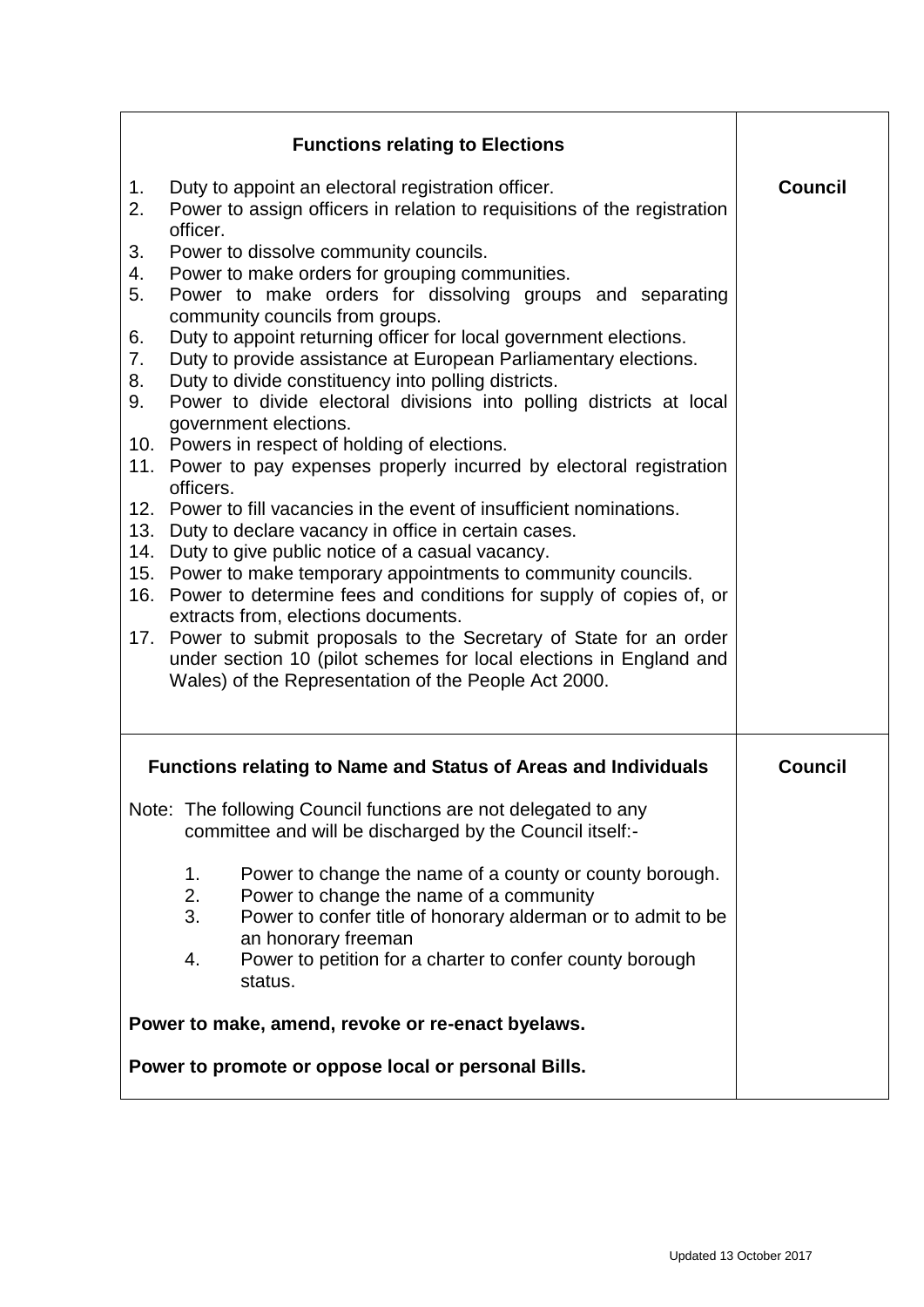|          | <b>Functions relating to Pensions</b>                                                                                                                      |                                                             |
|----------|------------------------------------------------------------------------------------------------------------------------------------------------------------|-------------------------------------------------------------|
| 1.       | Functions relating to local government pensions, etc pursuant to<br>Regulations under Section 7, 12 or 24 of the Superannuation Act<br>1972                | <b>Pensions</b><br><b>Committee</b>                         |
| 2.       | Functions relating to pensions, allowances and gratuities pursuant<br>to Regulations under Section 18(3A) of the Local Government and<br>Housing Act 1989. |                                                             |
|          | <b>Miscellaneous Functions</b>                                                                                                                             |                                                             |
| 1.       | Duty to approve authority's statement of accounts, income and<br>expenditure and balance sheet or record of receipts and payments<br>(as the case may be). | <b>Council</b>                                              |
| 2.       | Functions relating to sea fisheries.                                                                                                                       |                                                             |
| 3.<br>4. | Power to make standing orders<br>Power to make standing orders as to contracts.                                                                            |                                                             |
| 5.       | Power to consider reports from the Public Services Ombudsman for<br>Wales.                                                                                 |                                                             |
| 6.<br>7. | Duty to determine affordable borrowing limit.<br>Approval of annual investment strategy in accordance with guidance                                        |                                                             |
| 1.       | Appointment and dismissal of Chief Officers, Assistant Directors,<br><b>Corporate Directors and Chief Executive</b>                                        | <b>Appointments</b><br><b>Committee</b>                     |
| 2.       | Power to appoint officers for particular purposes (appointment of<br>"proper officers")                                                                    |                                                             |
| 3.       | Duty to designate an officer as the head of the authority's paid<br>service, and to provide staff, etc.                                                    |                                                             |
| 4.       | Duty to designate an officer as the monitoring officer and to provide<br>staff, etc.                                                                       |                                                             |
| 5.       | Duty to make arrangements for proper administration of financial<br>affairs                                                                                |                                                             |
|          | The promotion and maintenance of high standards of conduct<br>within the Council                                                                           |                                                             |
| 1.       | To advise the Council on the adoption or revision of its Code of<br>Conduct.                                                                               | <b>Standards &amp;</b><br><b>Ethics</b><br><b>Committee</b> |
| 2.       | To monitor and advise the Council about the operation of its Code of<br>Conduct in the light of best practice, changes in the law, guidance                |                                                             |